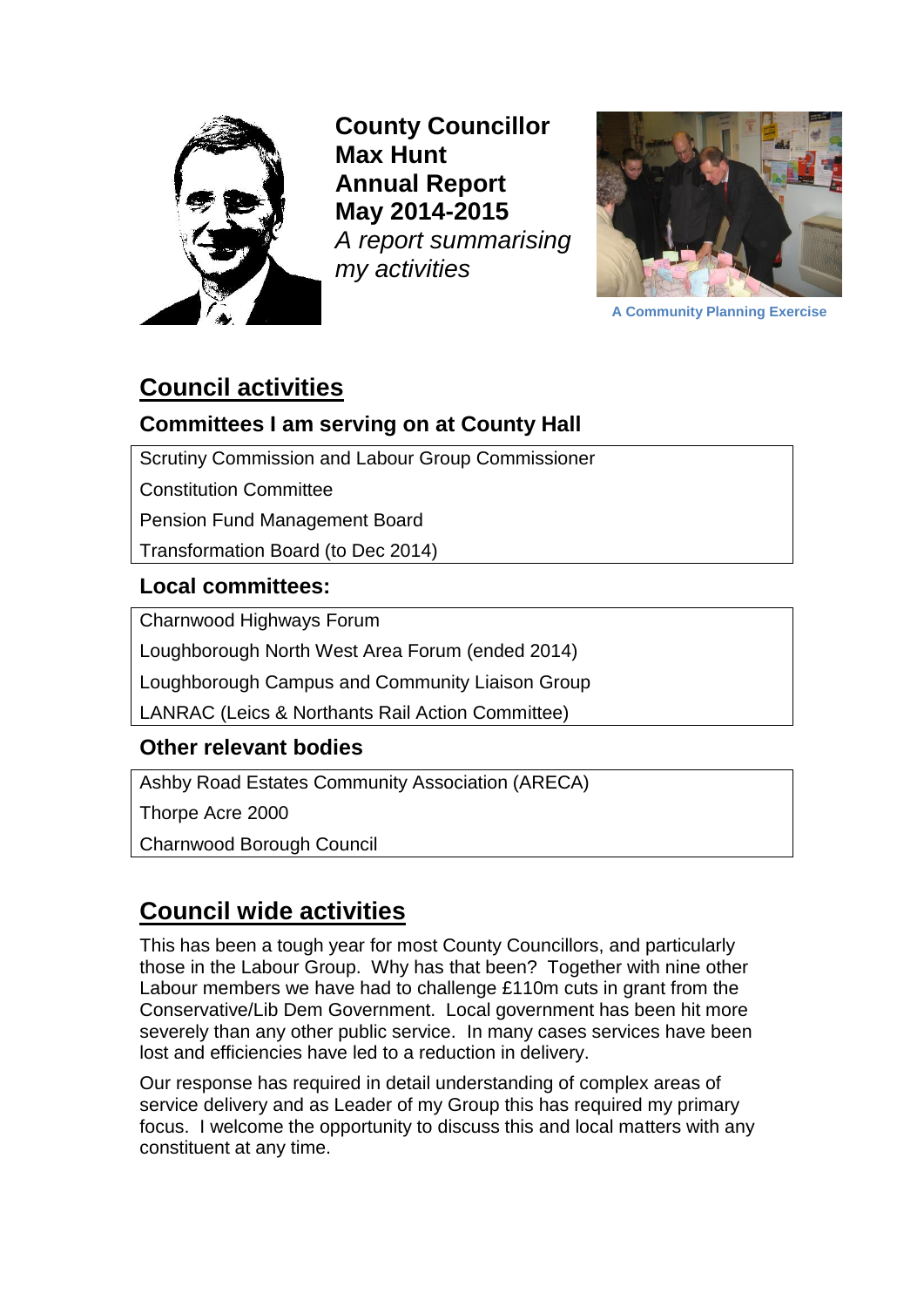# **Electoral Division activities**

This year has seen work completed on the Inner Relief Road; town highways improvements, two safer crossings on New Ashby Road and drainage work on a cycleway – all of which I have campaigned for. I have visited all neighbourhoods and streets the Division. I have engaged regularly with residents across the Division and constituents on the University Campus.

Achievement of Town Centre Transport Scheme.

### **Main Activities during the past Year**



 **Non Party Demo supporting Snibston Museum**

- $\checkmark$  Attendance: All Council Meetings except one and many committee.
- $\checkmark$  Meetings, briefings and meeting with officers.
- $\checkmark$  Representing residents at the Planning Inspectorate's Examination in Public in December & January 2014/5 (my papers are available from me on request).
- $\checkmark$  Advising and assisting the campaign against two way bus traffic on Market Place pedestrianised area proposal.
- $\checkmark$  Represented residents of Crosswood Close and Clowbridge Drive over new Ashmount Special School construction and car parking, now complete.
- $\checkmark$  Liaising with LCC transport planning engineers and residents over traffic management plans for town related to current and future possible developments from CBC.
- $\checkmark$  Representing effects of Article 4 Direction (HMOs) on Ashby Road Estate.
- $\checkmark$  Representing technical case on problems with the Leicester and Leicester Integrated Traffic Model. (See also Question at July Council)
- $\checkmark$  Campaigning with colleagues against the closure of Snibston Museum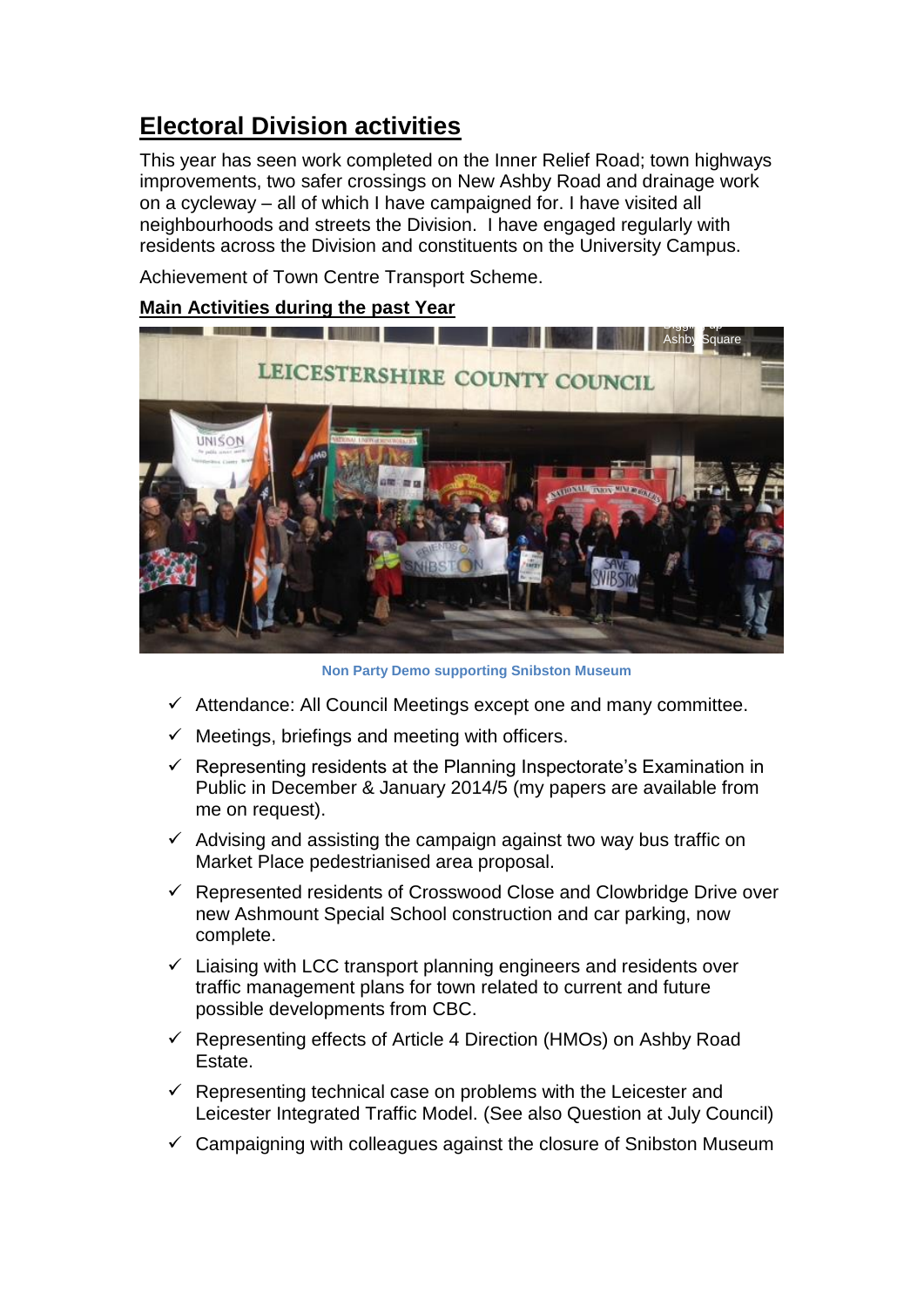- $\checkmark$  Meeting representatives of the voluntary sector and representing all aspects of the cuts on most vulnerable people in Leicestershire.
- $\checkmark$  Representing concerns on the removal of bus services and replacement by demand response services.
- $\checkmark$  Monitoring and responding to OFSTED inspections in NW Loughborough, including the move to a sponsored academy at Charnwood College after Special Measures.
- $\checkmark$  Promoting the Science and Enterprise Park at Loughborough University and allocating funding to their new Innovation Centre.
- $\checkmark$  Supported the campaign to keep the ECMO Heart operations for children at Glenfield
- $\checkmark$  Regular newsletters to residents, surgeries and ward walks.

See also my various public questions to Council throughout year.

#### **Priorities for the immediate future are:**



**Supporting Glenfield Hospital ECMO**

- o Detailed monitoring and intervention on anything to do with Garendon Park and countryside surrounding Loughborough.
- o Stabilise school support services at County Hall and promote partnerships between schools and county council.
- o More facilities for young people, particularly on the Thorpe Acre and the Poets estates.
- o Better information to families about services for elderly people and people with learning difficulties,
- o Ensure Home to School transport in place where required by pupils.
- o Support voluntary organisations and try to ensure that grants and participative budgeting is directed towards social priorities.
- o Monitor NHS services, especially Loughborough Community Hospital and UHL A&E and challenge where cuts bite.
- o Introduce road safety improvements for pedestrians, including extension of work on New Ashby Road/A512 hazards.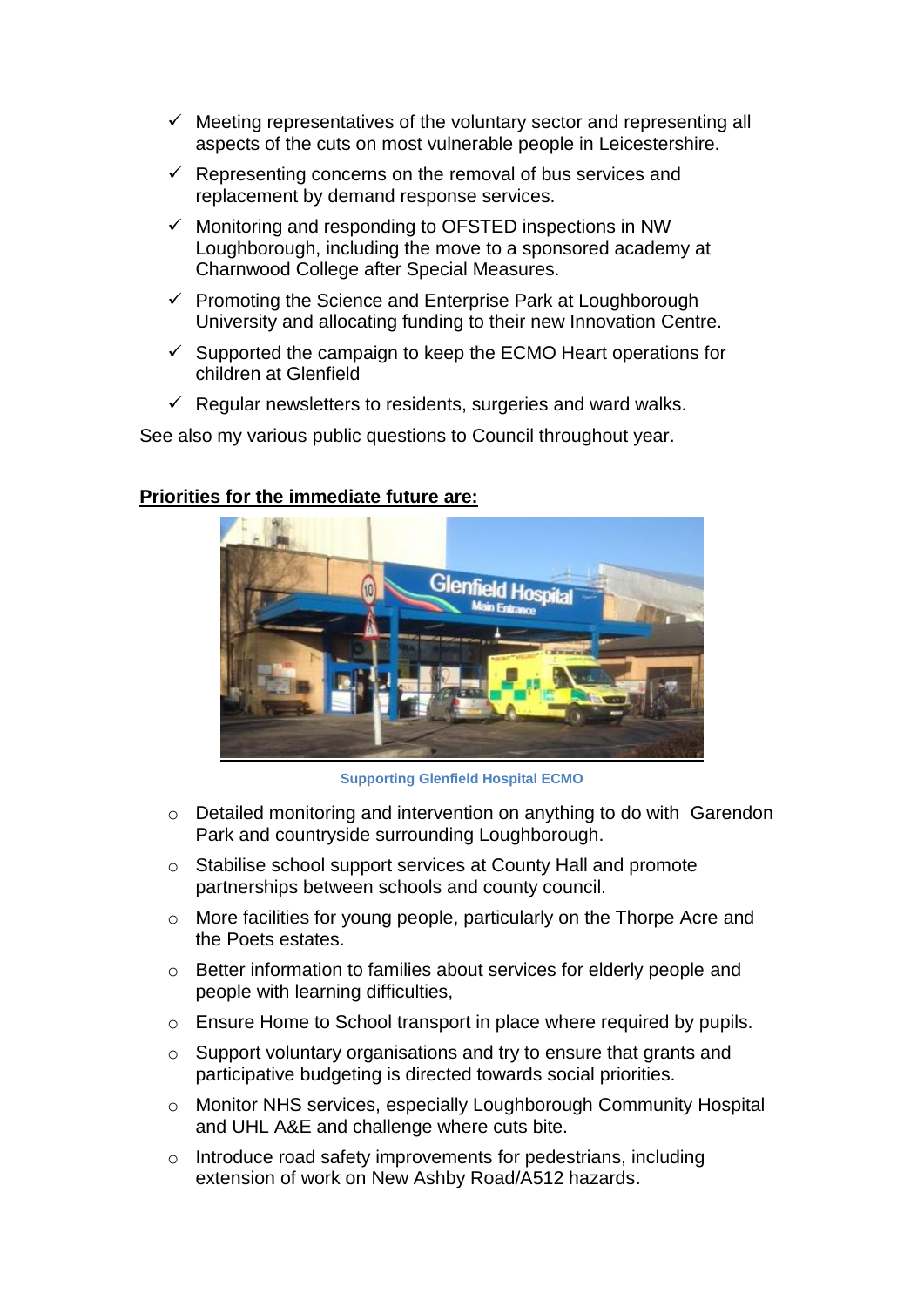- o Campaign for electrification to remain in programme and for the Leicester Burton Line to be in next Control Period.
- o Safer cycling and better bus services.

#### **Matters raised personally in Council, Scrutiny and Questions:**

#### **Matters raised at FULL COUNCIL**

For all meetings see: [http://council.webcast.vualto.com/leicestershire-county](http://council.webcast.vualto.com/leicestershire-county-council/home/webcast-archives/)[council/home/webcast-archives/](http://council.webcast.vualto.com/leicestershire-county-council/home/webcast-archives/) For text see:<http://politics.leics.gov.uk/mgListCommittees.aspx?bcr=1>

#### **Attended:**

| Remembrance Sunday Service in Queens Park         |
|---------------------------------------------------|
| Queens Park Picnic in the Park                    |
| <b>Visited</b>                                    |
| Thorpe Acre Residents Assn (TARA)                 |
| <b>CASE-DA Co-operative and Social Enterprise</b> |
| Development Agency                                |
| Leicester City Council Deputy Mayor               |
| Loughborough Student Union                        |
| Loughborough University Chief Operating Officer & |
| <b>Vice Chancellor</b>                            |
| Loughborough Police Station, and with the two     |
| Divisional Commanders in the year.                |



**Our Labour Group communicates and keeps in touch at all times!**

## **Presentations and Training:**

| Planning and the Planning Code of Good Practice      | 06/06/2014 |
|------------------------------------------------------|------------|
| <b>Better Care Together</b>                          | 04/07/2014 |
| The Care Act 2014                                    | 21/07/2014 |
| <b>Communities Strategy</b>                          | 07/08/2014 |
| Affordable Rural Housing                             | 03/09/2014 |
| The Fire Service                                     | 02/10/2014 |
| <b>Better Care Together</b>                          | 10/10/2014 |
| Anti-Social Behaviour, Crime and Policing Act        | 29/10/2014 |
| <b>MTFS and Transformation Programme</b>             | 09/12/2014 |
| <b>Health and Care</b>                               | 12/01/2014 |
| The Role of the County Highway Authority in Planning | 28/01/2015 |
| <b>Health &amp; Social Care</b>                      | 23/4/15    |

Also Pension Regulator Toolkit Certificate with Distinction and in house pension board training.